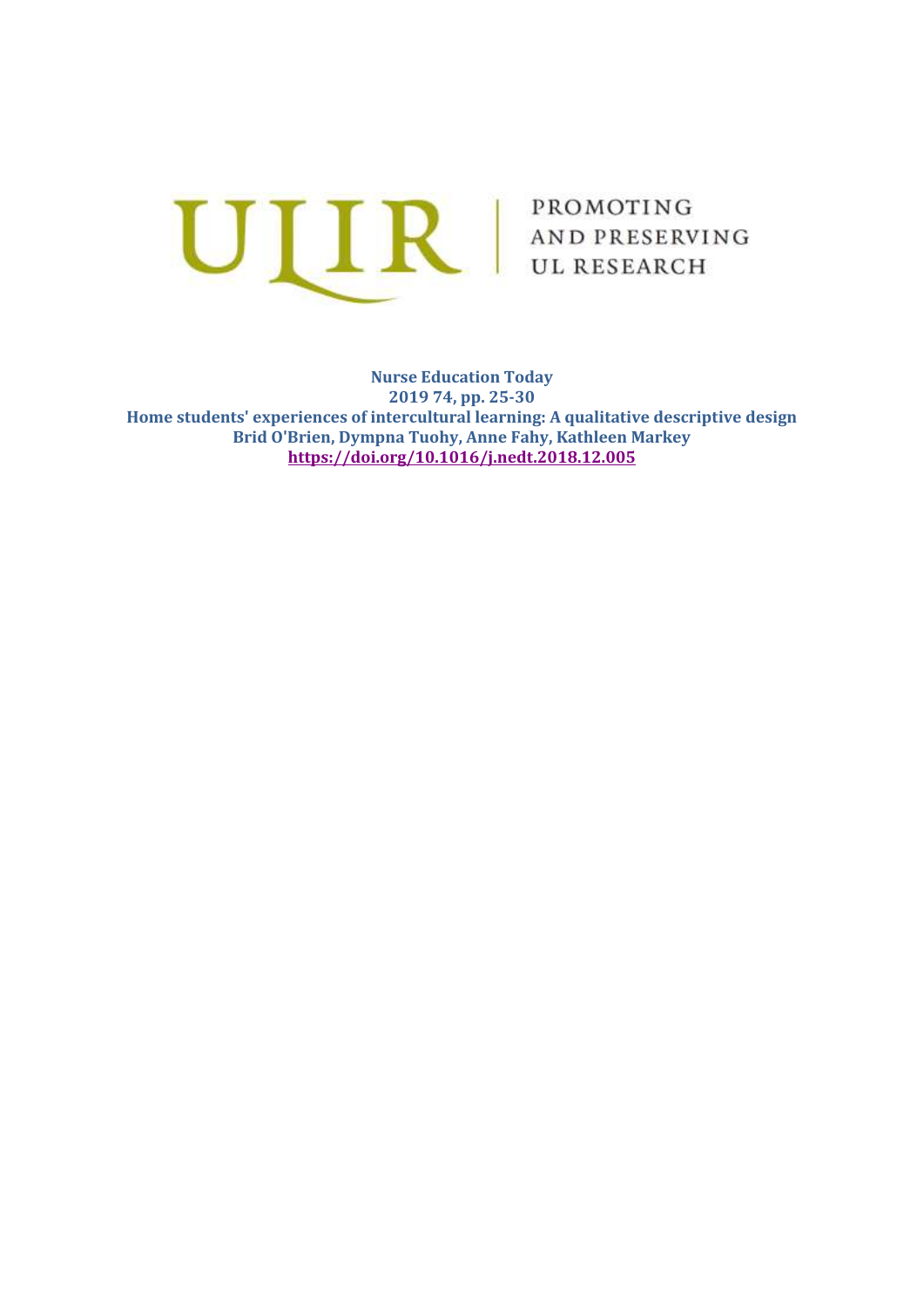# **Abstract**

## **Background:**

Higher education institutes are witnessing an increase in the cultural and ethnic diversity of their student population. While this adds to the learning experience, there is a dearth of evidence examining how students on nursing programmes, from different cultural and ethnic backgrounds learn with and from each other. There is need for a greater understanding of the factors that both facilitate and inhibit intercultural learning within the classroom.

**Objectives** This study explored the perceptions and experiences of home students on a postgraduate nursing programme, of intercultural learning within the classroom.

**Design:** A qualitative descriptive design was used.

**Settings:** Home students enrolled on a suite of postgraduate nursing programmes in one region of Ireland who were registered for co-scheduled modules with international students, were recruited to participate on a voluntary basis.

**Participants:** Fourteen home students (13 females and 1 male) were purposively sampled.

**Methods:** Data were collected using digitally recorded one to one semi-structured interviews (ten 'face to face' and four telephone). Data were thematically analysed using a modified version of Braun and Clarke's (2006) framework.

**Results:** This study describes the value of intercultural learning in the classroom and draws attention to some of the challenges experienced by home students. Furthermore, it highlights the importance of exploring similarities, whilst respecting differences in prior educational experiences, learning styles and cultural backgrounds. The overarching theme, *Navigating intercultural learning* describes home students' experiences of *developing awareness, connecting* and *sharing cultural knowledge*

## **Conclusions:**

Intercultural learning takes time and requires commitment, emphasising the need for careful consideration of facilitation techniques, preparation, support and planning pedagogies that encourage effective intercultural learning. The findings make a valuable contribution to existing knowledge on internationalising nurse education, specifically with regards to intercultural relations and the perceptions and experiences of teaching and learning in intercultural classrooms.

*Keywords* Student diversity, Intercultural learning, home students, internationalisation, cultural awareness and knowledge.

## **BACKGROUND**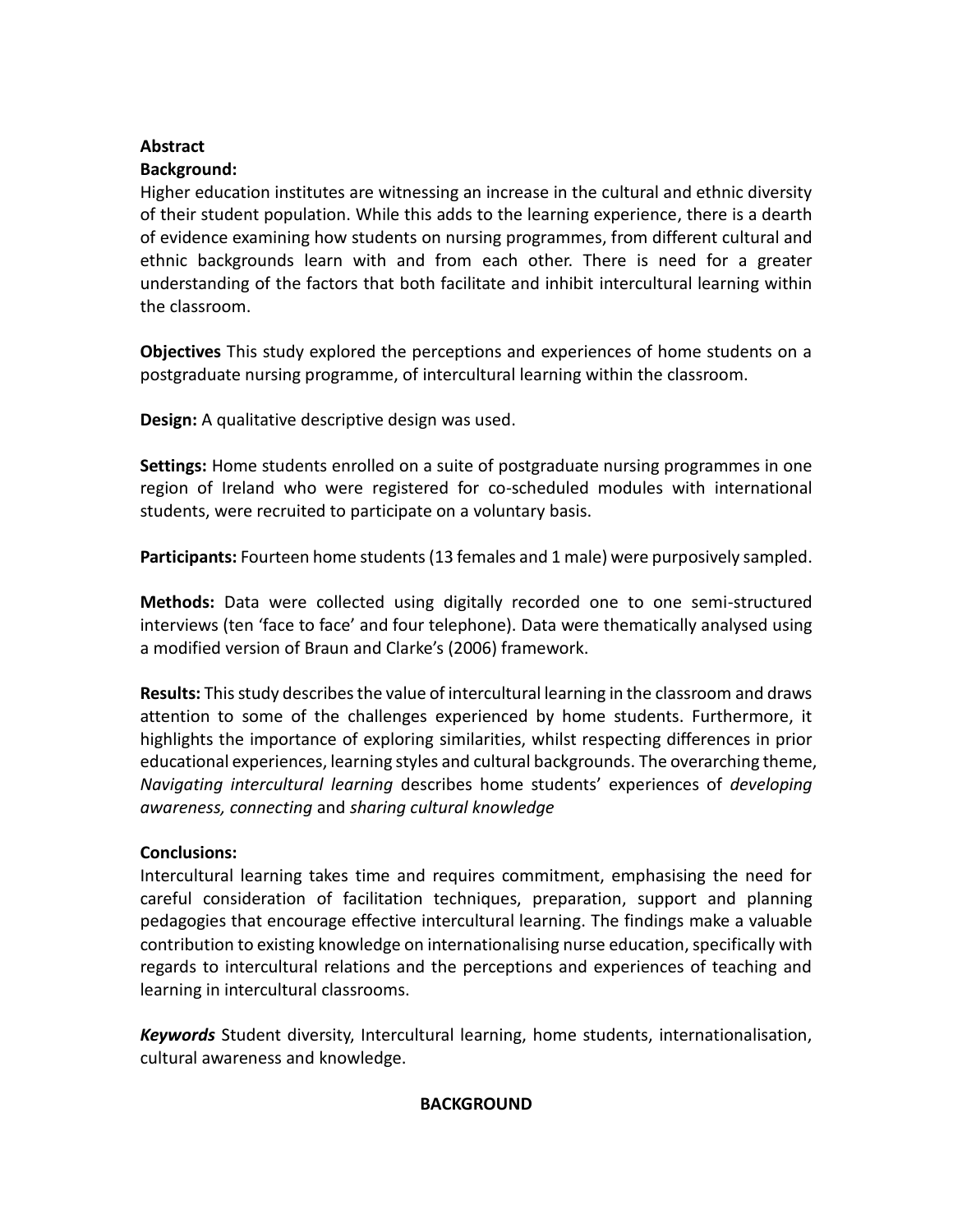The need for increasing student mobility and internationalising curricula, whilst meeting the quality learning experiences of all students is a key priority for Higher Education Institutions. Universities are witnessing an increasing growth of cultural and ethnic diversity amongst the student population due to the growth of diversity within societies (Vertovec, 2007) and the expansion of international education policy (European Commission 2013; Department of Education and Skills 2016). The challenges associated with providing quality education experiences for both home and international students have been reported (Akalu, 2016). Schartner (2015) calls for the examination of learning and teaching approaches that will meet the different learning needs and programme expectations of an increasingly diverse student population. Furthermore, the lack of consistency within the existing evidence on how best this can occur, highlights the need for further research in the area. Although evidence supporting the value of internationalising curricula is growing (Shaw et al 2015; Garone and van De Craen 2017; Chan et al., 2018), there is limited research exploring how students from different cultural and ethnic backgrounds learn with and relate to each other in the postgraduate nursing classroom.

Intercultural learning is a process whereby students from different cultural and ethnic backgrounds learn with and from each other, developing a greater insight and understanding of different cultures. The essence of intercultural learning is providing space for learning about and understanding one's own and other cultures, whilst providing opportunities for intercultural interaction (Hollinderbaumer et al., 2013; Chan et al., 2018). The benefits of intercultural learning are widely reported (Lee et al., 2014; Ciftci 2015; Brown et al., 2016; Chan et al., 2017) but the learning experiences of home students in the culturally diverse classroom, has received less attention. Communicating effectively and appropriately with people from culturally and linguistically diverse backgrounds is essential in today's multicultural healthcare setting (McCarthy et al., 2013). The challenges for educators in preparing student nurses to competently practice in culturally appropriate ways are widely reported (Tuohy et al., 2008; Markey et al., 2018a). Unfortunately, there is a dearth of evidence on the effectiveness of teaching and learning strategies in intercultural classrooms as a means of preparing nurses for cross-cultural encounters. Whilborg et al. (2018) argue that internationalisation for all students warrants further attention regarding support, collaboration and learning.

This study explored the perceptions and experiences of students' on postgraduate nursing programmes of learning within an intercultural classroom. Phase 1 of this study explored international students' experiences of learning in the intercultural classroom (Markey et al., 2018b). This paper reports on phase 2 of this study, which explored perceptions of home students co-scheduled on modules with international students. For the purposes of this study and consistent with other studies on intercultural learning, 'home students' is defined based on nationality and as citizens or lawful permanent residents of Ireland.

#### **METHODS**

A qualitative descriptive approach informed by Sandelowski (2010), was utilised to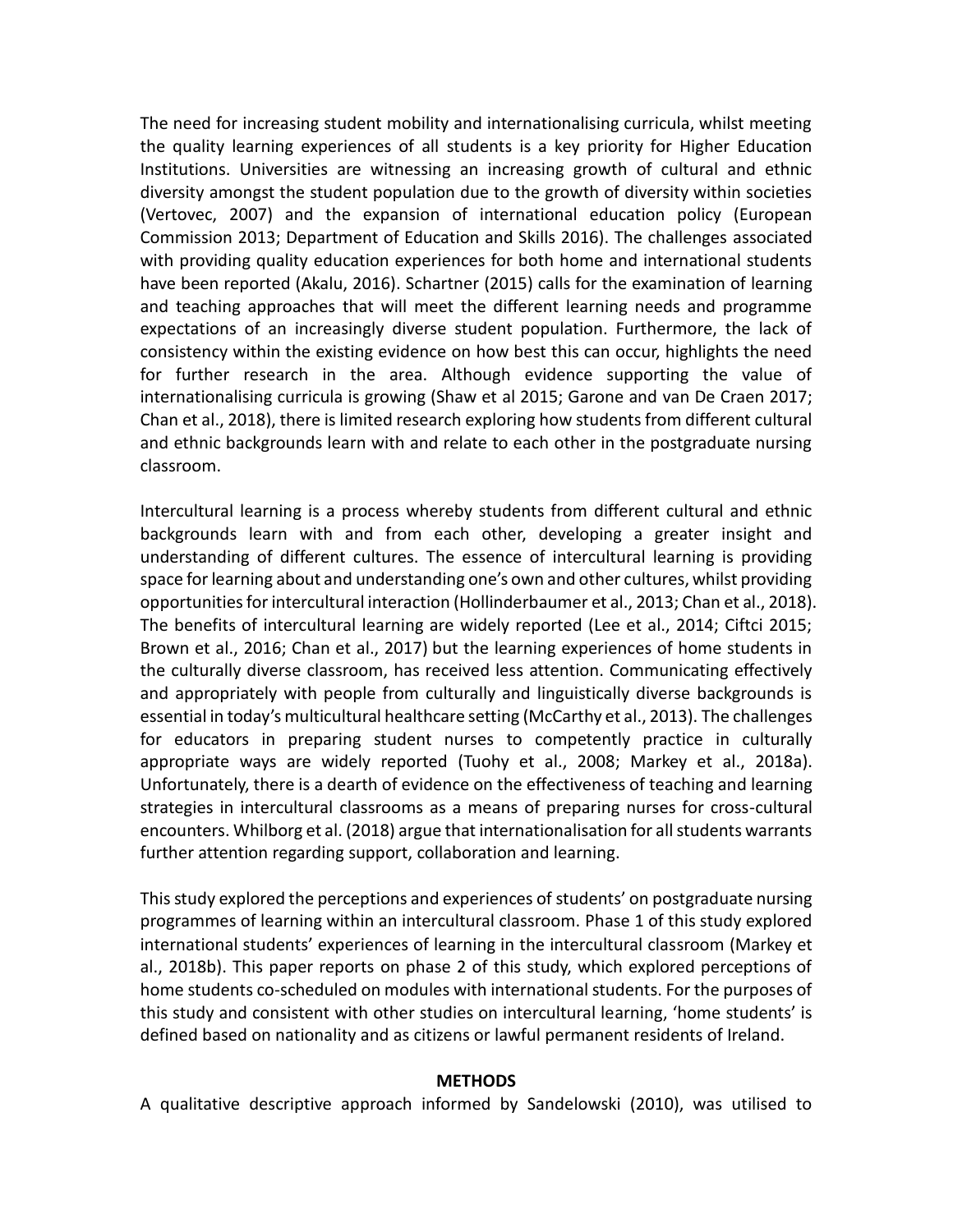explore home students' descriptions of their experiences of learning with international students. This design is gaining popularity in nurse education and practice research (O'Brien et al., 2016; Chan et al., 2017; Markey et al., 2018b), in providing a straight forward description of phenomena. Its strength is its ability to provide a comprehensive description of individuals' experiences, facilitating a greater understanding of the area being explored (O' Brien et al, 2017). The research question for this study is: What are the experiences of home students on a postgraduate nursing programme, of intercultural learning within the classroom?

### *Ethical Considerations*

Ethical approval was granted by the University Faculty Research Ethics Committee (EHSREC 2013-11-17). The voluntary nature of involvement was emphasised and potential volunteers were informed that they could withdraw at any time without any repercussions. Confidentiality and anonymity was assured; data was anonymised and no identifiers were used in the final report. Only the named researchers had data access. Electronic data (password protected) and hard copy data were stored and managed in accordance with Data Protection Guidelines (Data Protection Commissioner, 2014). Interviews were conducted by researchers who did not teach or assess participants' academic work. Participants' rights were protected and safeguarded against any possible risks arising from their participation in this research. None were envisaged, but it was acknowledged that this topic could be a sensitive area. Therefore, in agreement with the University's Counselling Services, information on these services would be provided should a participant become upset and require further support. This was not required.

### *Data Collection and analysis*

A purposive sample (n-14) of home students studying on a postgraduate nursing programme where modules were co-scheduled with international students was obtained. Purposive sampling refers to participants recruited to a study because of their experience or knowledge of the research area (Moule and Goodman 2017). An electronic information poster advertised the study and an invitation email was circulated requesting volunteers. Students were free to choose to volunteer or not.

Data were collected using digitally recorded one to one semi-structured interviews (ten 'face to face' and four telephone) and were transcribed verbatim with permission from students. Field notes were written immediately after each interview. Interviews took place at a time and venue convenient for the participant and lasted between 15–40 minutes. Open-ended questions, prompts and probes facilitated the discussions (Table 1). Participants had the option to verify that their verbatim interview transcript was a true and accurate recording of the interview but none availed of this opportunity. Data collection was completed once all students who volunteered to partake in the study were interviewed

### **Insert Table 1 here.**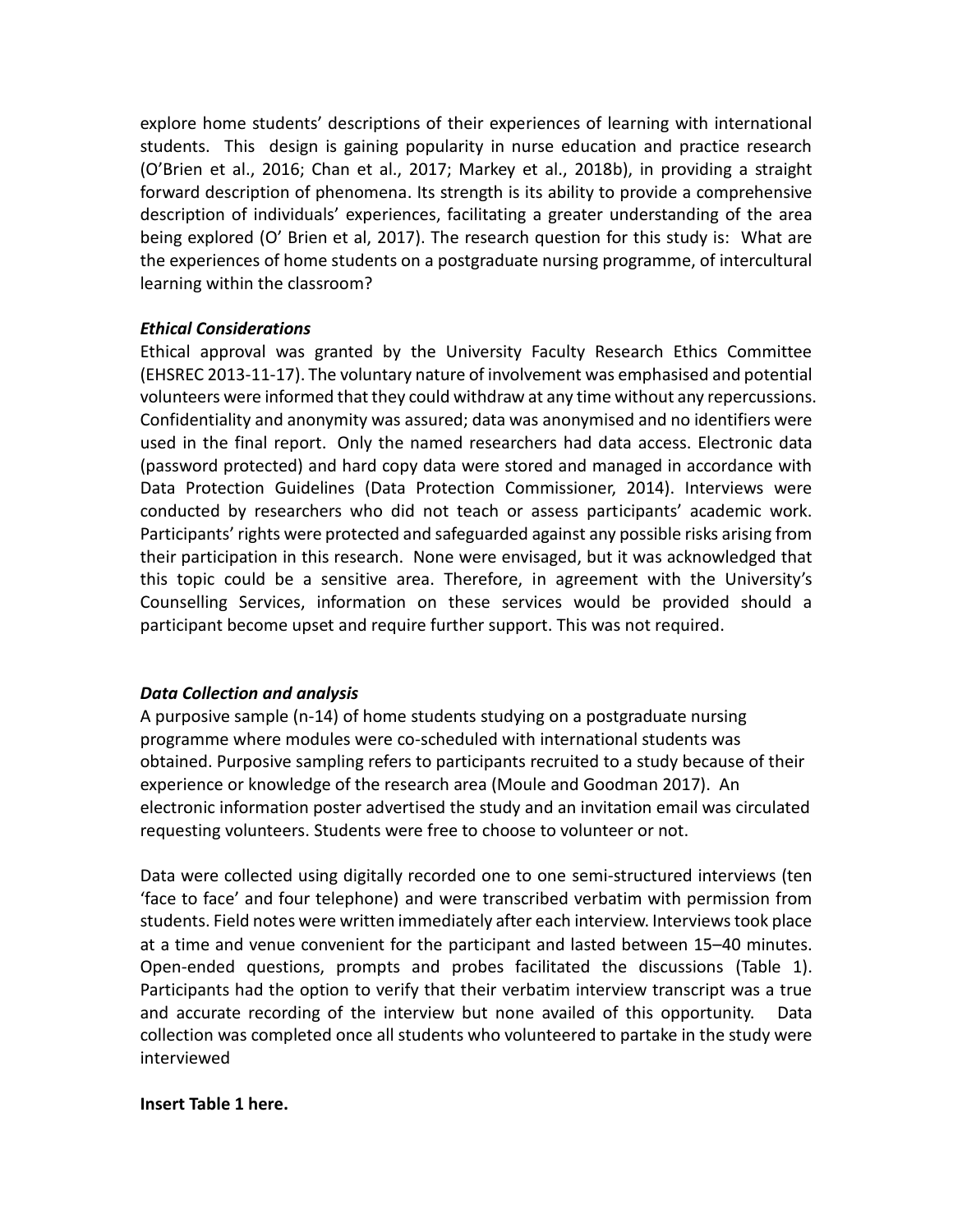Data were thematically analysed using a modified version of Braun and Clarke's (2006) framework. Initially two researchers independently listened to and read the transcripts. Following this and working together, both coded the initial themes within two of the transcripts. This proved beneficial in ensuring consistency between study aims, data collection, analysis and presentation of findings. Thereafter and working independently of each other, the researchers coded the themes within the remaining twelve transcripts During the penultimate stage, both reviewed and agreed the findings, themes and subthemes. The write up comprised the final stage. Reflexivity is a crucial aspect of qualitative research and was central to this analysis. Guba and Lincoln's (1989) framework for assessing the creditability, dependability, transferability and confirmability of the findings was used to ensure rigour of the study.

### **FINDINGS**

Findings highlight the value of intercultural classroom learning opportunities whilst drawing attention to some of the challenges experienced by the home students. *Navigating intercultural learning* describes home students' experiences of *developing awareness, connecting* and *sharing cultural knowledge* **(Table 2).**

#### **Insert Table 2 here.**

#### **Theme 1: Developing awareness**

This theme describes students' experiences of *nurturing self-awareness* whilst *acknowledging differences* both in academic expectations and culturally. Students appreciated the opportunities to think about their own cultural identity, norms and heritage and described how the intercultural classroom prompted such thoughts. However, students described how developing this self-awareness was unexpected and not always part of the curriculum or explicit learning objectives.

*..I learned about myself and my own culture, which is something I hadn't expected. I was surprised how much I gained from hearing others [students] which helped me think more about myself and my beliefs (P 6).* 

Listening to nurses who were educated and had practiced in other countries was valued. However, many students viewed practices and behaviours of internationally educated nurses through a Eurocentric lens, failing to acknowledge similarities and respecting differences between healthcare structures and practices.

*I* was shocked with the level of understanding and experiences in practice of *international students in comparison to our own (P8).* 

The majority of students had been unaware of their ethnocentric attitudes and views and a greater self-awareness occurred through sharing of experiences and views.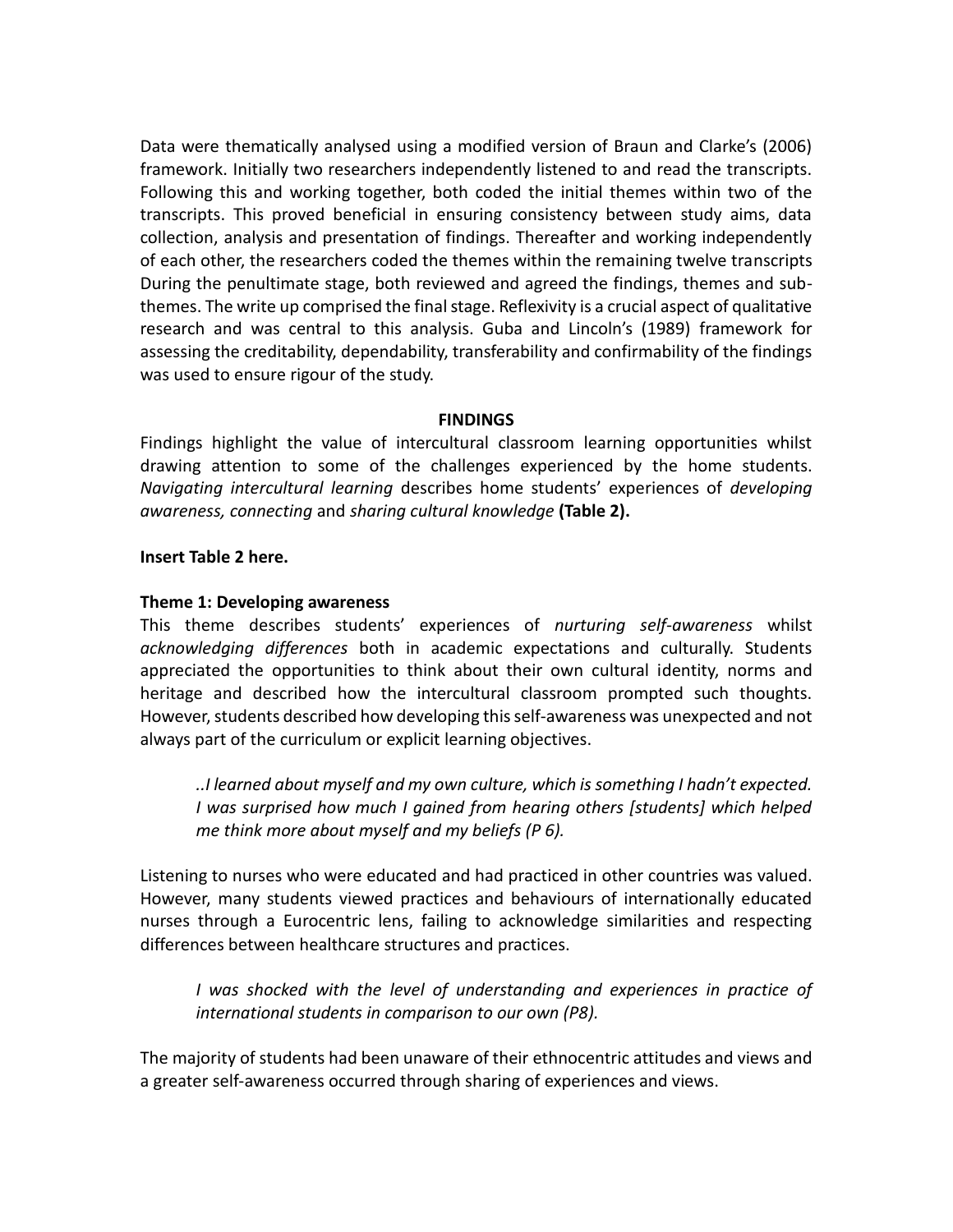*I wasn't aware of my wider opinions and how they impacted on me when coming into contact with people from different nationalities. The programme and learning with international students has helped me to think about them more (P6).*

However, in the absence of facilitated opportunities to explore such opinions in any depth, some students perceived their nursing knowledge, expertise and levels of competence to be superior to those of international students. As a result, ethnocentric attitudes were not always effectively explored and in some cases were reinforced.

*Most of us are quite senior nurses with in-depth understanding and awareness of our role and it transpires that many of the international students do not have a lot of experience or expertise (P7).*

Students described how the intercultural classroom encouraged them to think about differences within cultures, learning expectations and nursing experiences.

*International and Irish students are at two different levels in terms of where they have come from [professional preparedness] and their general cultural beliefs and customs (P8).*

Although there are diverse learning needs and varying levels of practical and academic experiences within any classroom, students in this study focused more on the differences between home and international students. Some discussed these differences in terms of knowledge, understanding and experiences in clinical practice.

*I* felt their knowledge was at a different level to ours. It appeared as if it was the *first time that they had discussed topic like primary care, they didn't really understand (P12).*

Others described the differences in terms of expectations from the programme and different levels of commitment to learning, development and engagement.

*Culturally we had different expectations of college and what was expected of us in class (P14).*

However many of these views were underpinned by ethnocentric ideologies of knowledge, understanding and expectations.

As a result, misunderstandings and tensions sometimes occurred, which went un-noticed or overlooked by lecturers.

*They didn't seem to understand the expectations when giving presentations. Sometimes they were disrespectful during the group presentations but the*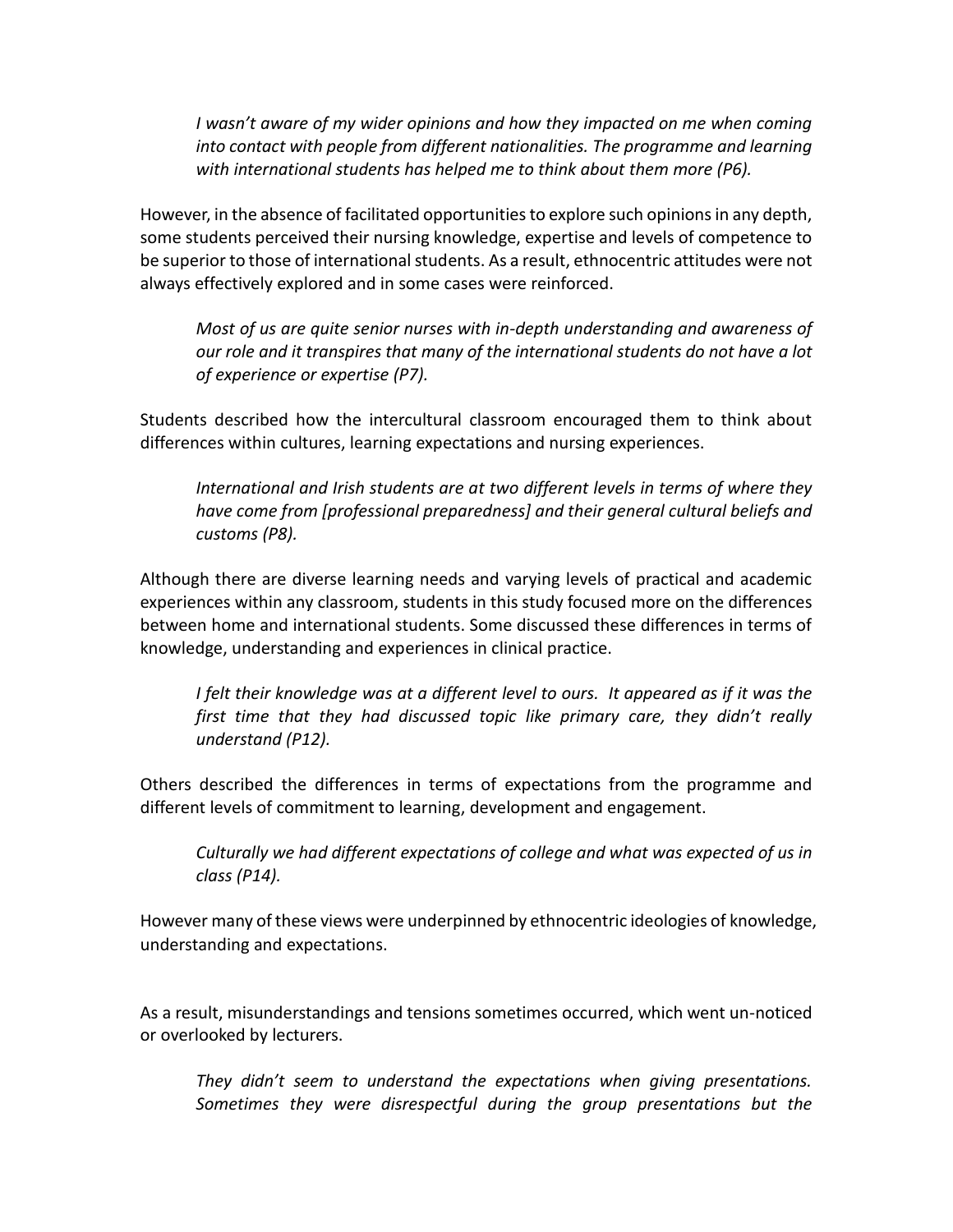*lecturers didn't do anything. I don't know if they really cared that we were trying to give presentations or simply just didn't understand the importance of listening (P1).*

### **Theme 2: Connecting**

*Connecting* describes participants perceptions of the importance of finding mutual similarities and the benefits of having *shared similar goals*to succeed on their programme through *negotiating learning activities.* Sharing the same goal to succeed and do well in their academic endeavours helped form connections, grow relationships and friendships.

*With time, I didn't notice any differences between students, we were all there to learn. Working and learning together is a norm for us now (P13).*

Participants described the value of structured and facilitated learning activities which particularly encouraged discussions between and within cultural groupings.

*We actually had a discussion in class, on one of the topics within the presentations which was about marriage. It was so interesting and they were sharing experiences about their culture (P3).*

Engagement helped ease the discomfort of not fully understanding cultural differences, helping students focus less on differences and more on commonalities.

*I became relaxed over time as I stopped over reviewing things and looked more at ways at looking for commonalities and connecting (P5).*

This engagement helped students appreciate the importance of respecting differences between and amongst all students and cultural groupings.

*Respect is key and we had that in our group and even if things were a little bit frustrating at times we stayed calm and respectful (P9).*

Learning and teaching activities that encouraged sharing of beliefs, opinions and experiences helped create a greater understanding, respect and empathy for cultural difference, which helped address stereotypical perspectives.

We did individual presentations....it was good to get insight into the different *cultures perspectives. When you actually met and spoke with them you got a bigger picture (P2).*

However, the need for appropriate preparation, ground rule setting and skilled facilitation was identified: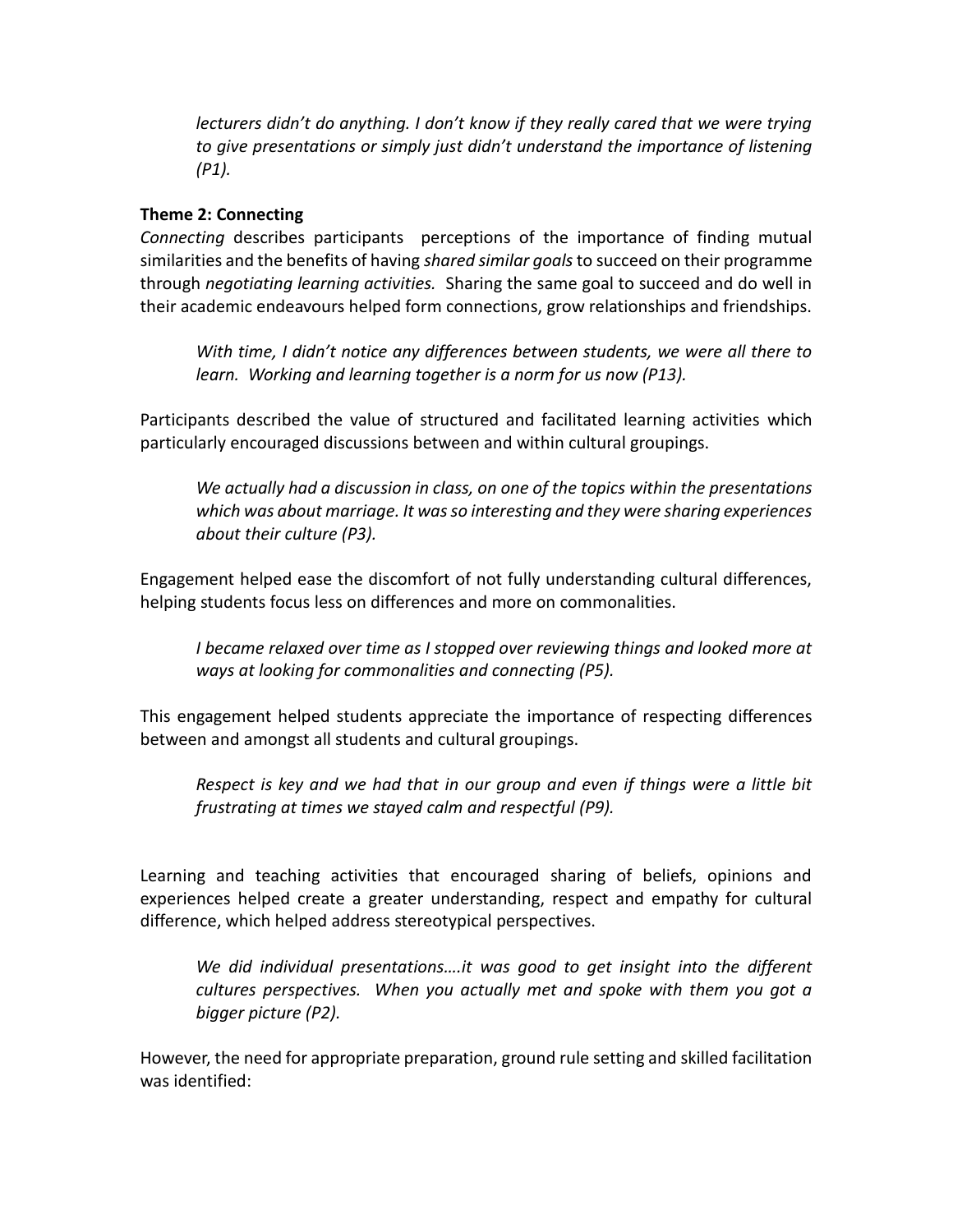*I think you need to be careful, if you are teaching in a multicultural classroom that everybody is actually on the same wavelength and that can be quite difficult for the person delivering the lecture (P4).* 

Despite the diversity within the classroom, students from similar nationalities and cultural backgrounds clustered together.

*I noticed the Indian students stuck together and the Irish students did the same (P6).*

Clustering in monocultural groupings was not intentional but were often the result of students feeling pressurised to achieve their academic objectives, but intercultural learning was perceived as not relevant to achieving these objectives.

*We were so occupied with ourselves and our academic work that we didn't mingle. They may have felt that they weren't wanted. We didn't intend that to happen but we'd be talking within the class about our own assignments and that mattered to us (P3).*

When intercultural grouping were allocated during group activities, this helped break down some of the potential barriers that were perceived.

*Maybe we all kept a little bit to ourselves. But we had a class where we had to mix and that was good as we got to know each other (P2).*

## **Theme 3: Sharing cultural knowledge**

This theme describes how students recognise the value of *learning from* and *learning about* students from diverse cultural and ethnic backgrounds in the safety of a classroom setting. The benefits of hearing students share their experiences about different healthcare structures, healthcare beliefs and cultural norms was acknowledged.

*It is imperative that every student experience intercultural learning, especially as we are progressing to a multicultural society. It helps us to think about differences in healthcare and gain insights about different cultures (P3).*

Having opportunities to discuss cultural and religious norms was seen as valuable to gaining insights and developing cultural knowledge.

*There was good intercultural learning because you learned about different cultures, practices and challenges. It is very interesting (P8).*

Sharing these experiences was mutually beneficial for developing culturally sensitive attitudes, practices and behaviours.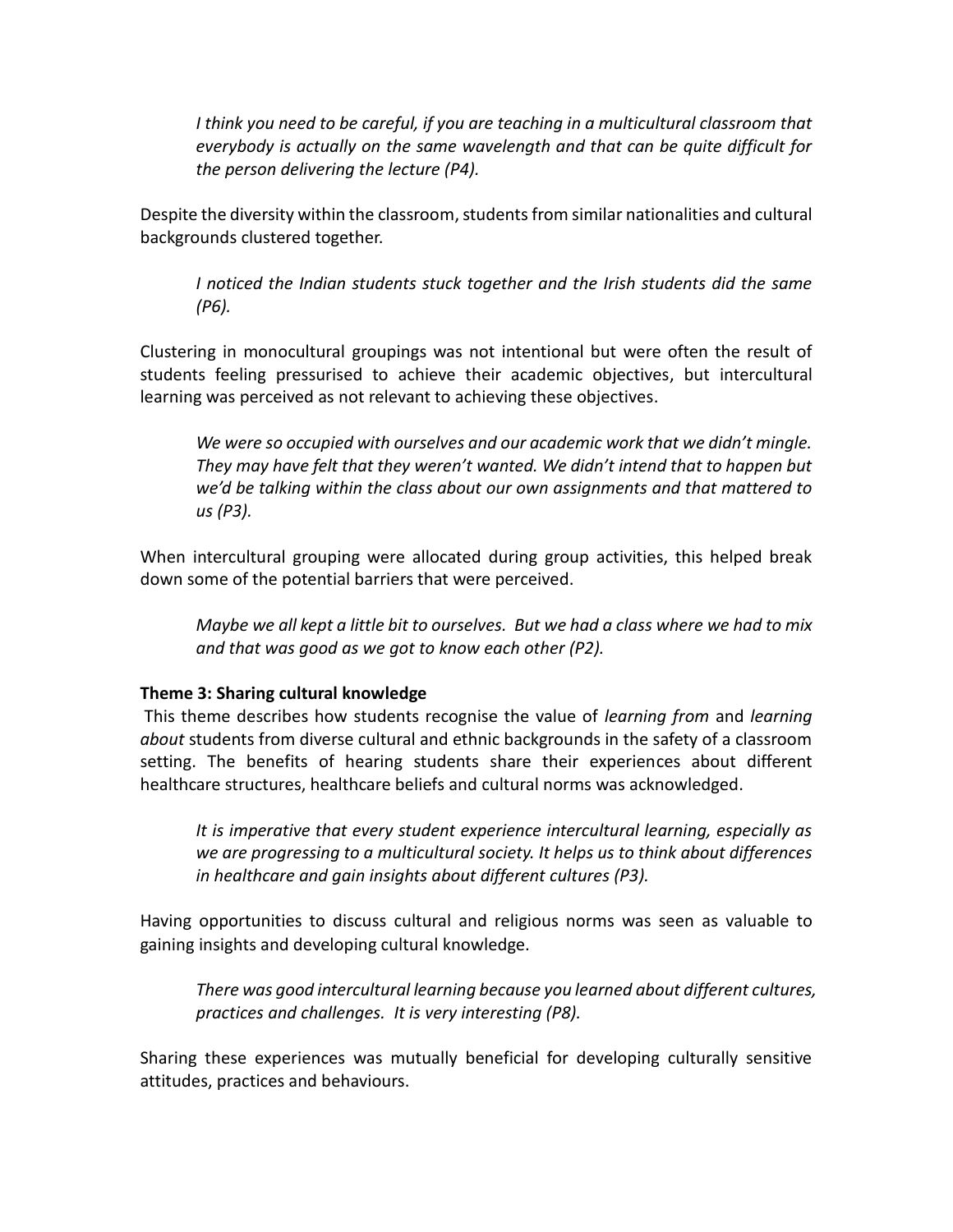*I* shared information about practice with the Finnish girl....hearing other student *experiences was so important….it was different in the classroom because it enabled looking at things from the other side (P6).*

This helped reduce some of the uneasiness and uncertainty with not knowing how to act or behave during cross-cultural encounters, which can be mirrored in clinical practice.

*…hearing about their experiences, diets and religion, made me more understanding of patients that I may be looking after from other countries rather than reading it through books or hearing it on the radio (P1).*

The following quote illuminates the significance of sharing nursing experiences and facilitating exchange of knowledge about issues from global perspectives. Being able to compare and contrast healthcare systems was seen to be particularly valuable.

*The positives was hearing things like, diabetes care in Saudi Arabia and the comparative aspects of the healthcare systems (P8).*

However, learning and engagement happened in the context of formal classroom learning, with fewer opportunities to meet outside of classroom time.

*We didn't meet outside of class as we were only in college one day a week and there was a lot of to do with class work (P1).* 

Developing cultural knowledge through hearing and learning about experiences of nurses from different cultural and religious backgrounds was seen as a particular strength of intercultural classrooms. The following discussion highlights the value of such learning in preparing nurses to care for patients from different cultures in clinical practice.

### **DISCUSSION**

In capturing the perceptions and experiences of home students' individual and collaborative learning with international students, factors that enabled and hindered intercultural learning are identified. Hearing international students' share their experiences assisted home students to appreciate other cultures, their clinical practices and health care systems, which is consistent with the literature (Lee et al., 2014). Students described how this encouraged them to think about their own cultural beliefs and values, which arguably is the cornerstone for intercultural competence development (Taylor et al., 2013). Similar to Chan et al. (2017), the focus on differences with cultural norms, academic ability and learning styles, resulted in limiting intercultural student interaction and engagement. The ethnocentric ideologies concerning knowledge, competence and academic ability that went un-noticed, presented a further barrier to intercultural engagement and learning. Students had not considered the impact of their own attitudes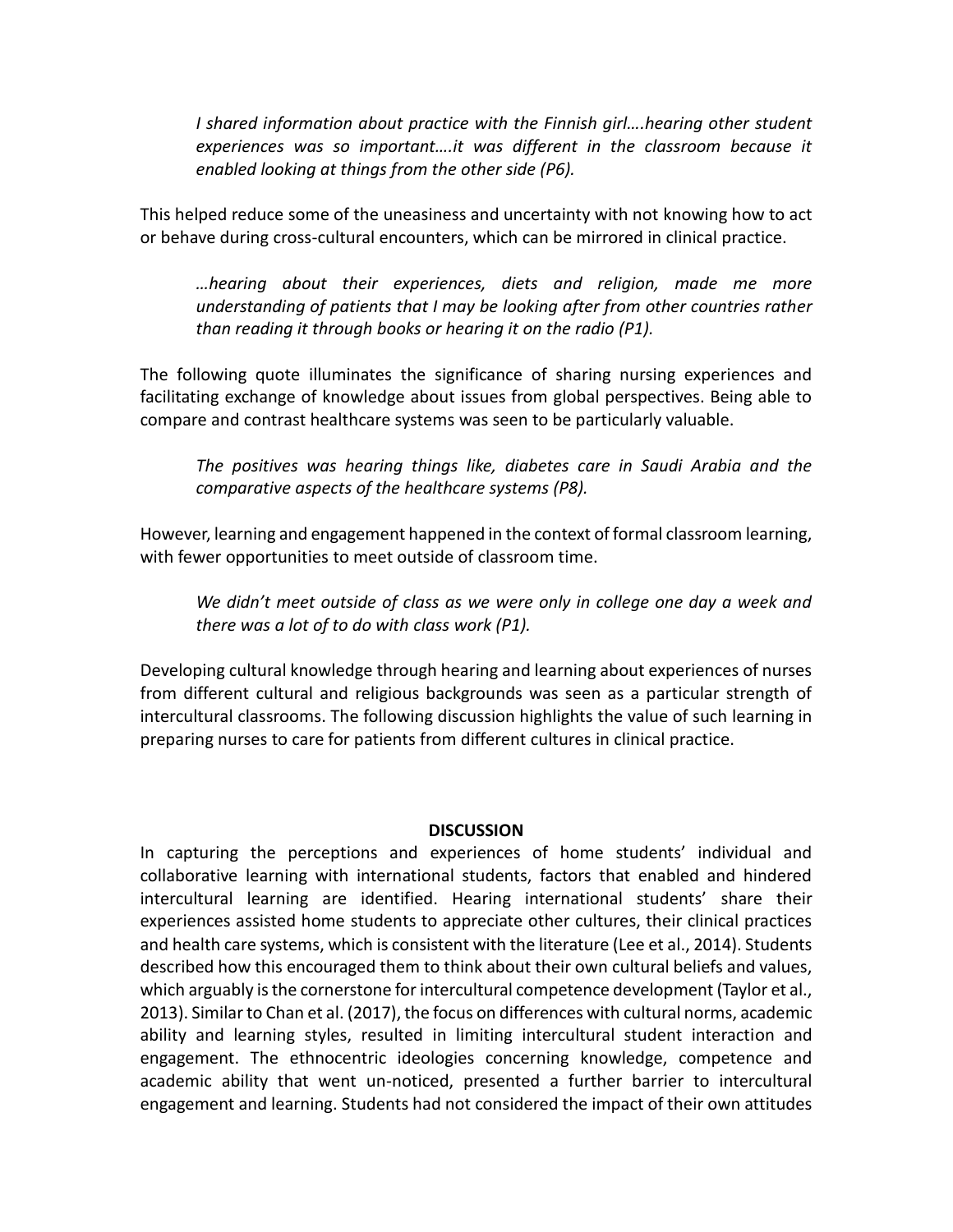on their relationship with students from different cultures. In the absence of facilitated opportunities to explore such opinions, ethnocentric attitudes went unchallenged and sometimes even reinforced. Although others have highlighted the value of developing cultural awareness in the intercultural learning environment (Brown et al., 2016; Wihlborg et al., 2018), this study highlights that an over focus on differences in educational and cultural backgrounds can reinforce stereotypes and ethnocentricities, thus minimising inclusive intercultural learning. There is a need to bring students with different learning needs and from diverse cultural and educational backgrounds to a common ground, before meaningful intercultural learning can occur.

Intercultural learning does not occur automatically and takes time, emphasising the need for careful consideration of facilitation techniques and pedagogies that support the development of an increasingly diverse student population. Although this is echoed by others (Hammer, 2012; Harrowing et al., 2012; Lee, 2014), the need to acknowledge and address ethnocentrism in learning and teaching is an area that requires further consideration. Hollinderbaumer et al. (2013) define intercultural learning as the development of an understanding and appreciation of one's own culture and that of others. However, the findings of this study questions how this can occur in reality if ethnocentric ideologies are not sensitively addressed and intercultural learning opportunities are not strategically planned and appropriately facilitated. Exploring what is perceived as acceptable in academic ability, cultural norms and nursing practice and how 'normality' might differ in other contexts, within and across cultures, is particularly important. An exploration of individual identity and how it has been shaped is required, as a means of remaining open to new learning opportunities.

Home students more by circumstance than specific choice were exposed to intercultural learning as they had not made a conscious decision to enrol in an intercultural programme. Therefore, they had to get to know their fellow students, achieve learning and academic requirements, and acclimatise to an intercultural learning environment. Although, the value of being assigned intracultural group work was acknowledged, this rarely happened. It is not surprising that students clustered into their monocultural groupings as they felt more comfortable interacting with 'their own'. Although there are debates within the literature about enforcing intercultural groupings during group work (Lafraya 2012; Shaw et al., 2015; Rankin and Brown 2016; Markey et al., 2018b), this study highlights that overtime, this happened more naturally. Tensions and conflict arise from group work (Rankin and Brown, 2016) which can escalate when there are cultural differences, therefore the need to sensitively manage group work in meeting the individual and collective needs of learners, is important.

Over time, learning activities encouraged students to connect with other students and work to a common goal. In this context, the common goal was the commitment and desire to succeed on their programme of study. Identifying commonality and having a mutual goal encouraged intercultural communication, learning and collaboration, albeit out of commitment to succeed as opposed to developing intercultural competence. It is argued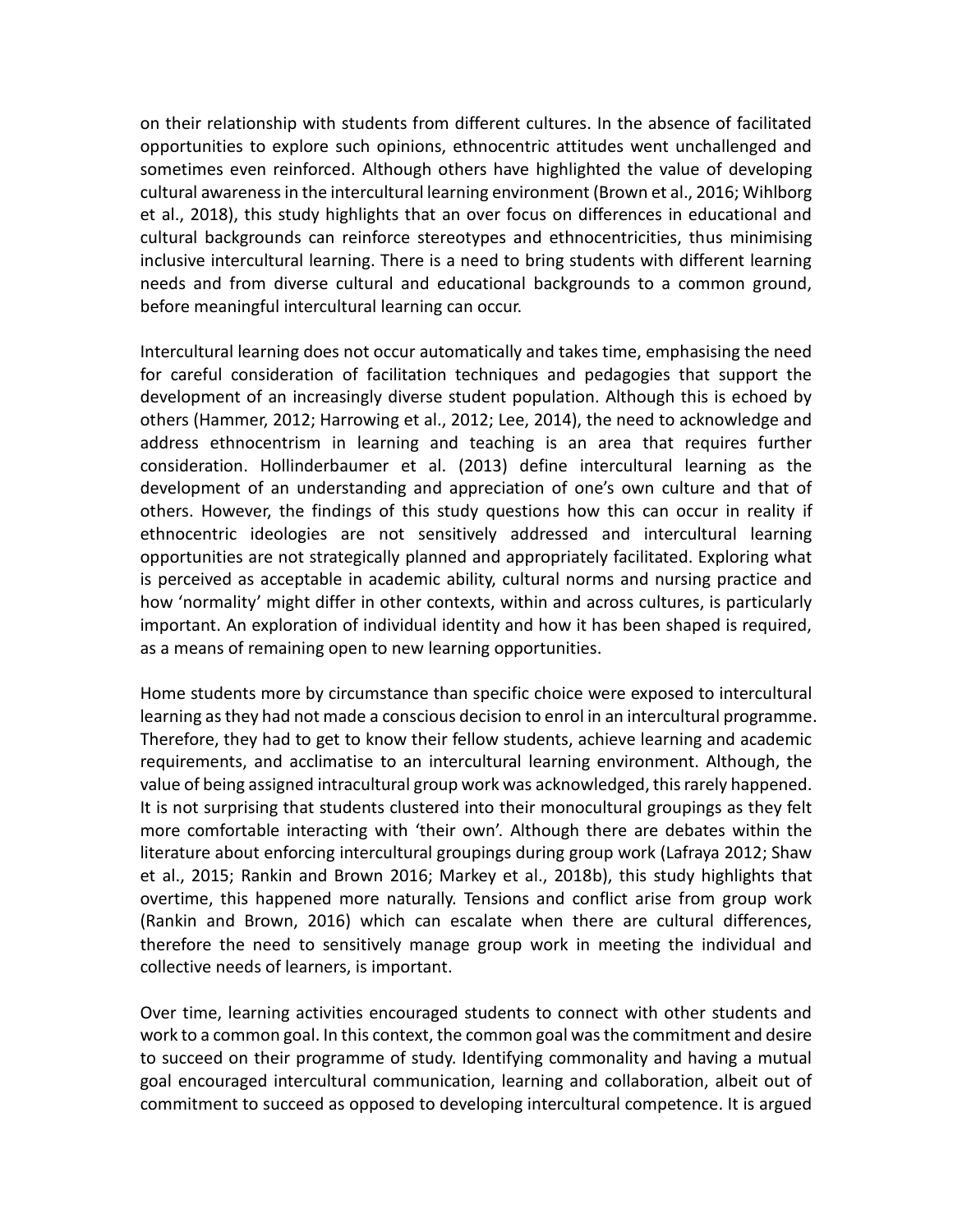that having acknowledged one's differences, students were then able to 'settle', relax and recognise what was common and similar. This is not unlike the 'sense of safety' when students relaxed with each other, as identified in Chan et al. (2017). The need for 'being connected' (Rankin and Brown 2016) allows a sense of ease and confidence during student engagement and when this occurs meaningful collaborative learning occurs more naturally. In this way, the process of intercultural learning for this group mirrored the stages of group development of forming, storming, norming, performing and adjourning (Balzer-Riley, 2017). However, at times this goal to succeed took precedence over availing of the intercultural learning opportunities available, raising questions about the value placed on intercultural learning in curriculum design and development.

This study highlights the importance of exploring similarities whilst respecting differences in prior educational experiences, learning styles and cultural backgrounds to enable effective intercultural learning. Although Rankin and Brown (2016) highlight the importance of developing 'learning to learn' approaches across programmes, this study draws attention to the importance of learning to appreciate diversity and valuing intercultural learning opportunities. However, the skills required to facilitate diverse learning needs across cultures is sometimes underestimated (Markey, 2018b). Exploring attitudes, practices and behaviours in a safe, non-judgmental environment, where both students and facilitators are not afraid of feeling uncomfortable, can create a greater awareness of the value of intercultural learning. This should help address taken-forgranted ways of thinking, generate new attitudes and opinions, whilst developing a deeper level of awareness and commitment to equity and respect. Hammer (2012) and Harrowing et al. (2012) question the effectiveness of intercultural learning, if attention is not given to facilitation strategies and skills. Students and faculty need preparation and support in exploring sensitive issues and incorporating intercultural engagement in dayto-day learning and teaching activities.

There was an appreciation that over time cultural knowledge can be enhanced through intercultural encounters and engagement in the classrooms. Students described the value they placed on learning from and about students from different cultures, however similar to Chan et al. (2017), this focused on cultural specific knowledge. Interestingly, there was little emphasis placed on the need to understand themselves as well as the way in which they create relationships with people from other cultures. Cultural knowledge alone does not ensure sensitivity; however a lack of knowledge can contribute to insensitive attitudes and behaviours (McAllistair 2015; Markey et al., 2018a). This study highlights the need for learning and teaching approaches that extend beyond development of cultural specific knowledge in isolation, but does not dismiss the value of such information. Although, Chan et al. (2017) describes the value of reflection in making sense of intercultural learning experiences, this study highlights the importance of exploring ethnocentricity, as a means of encouraging more meaningful intercultural learning.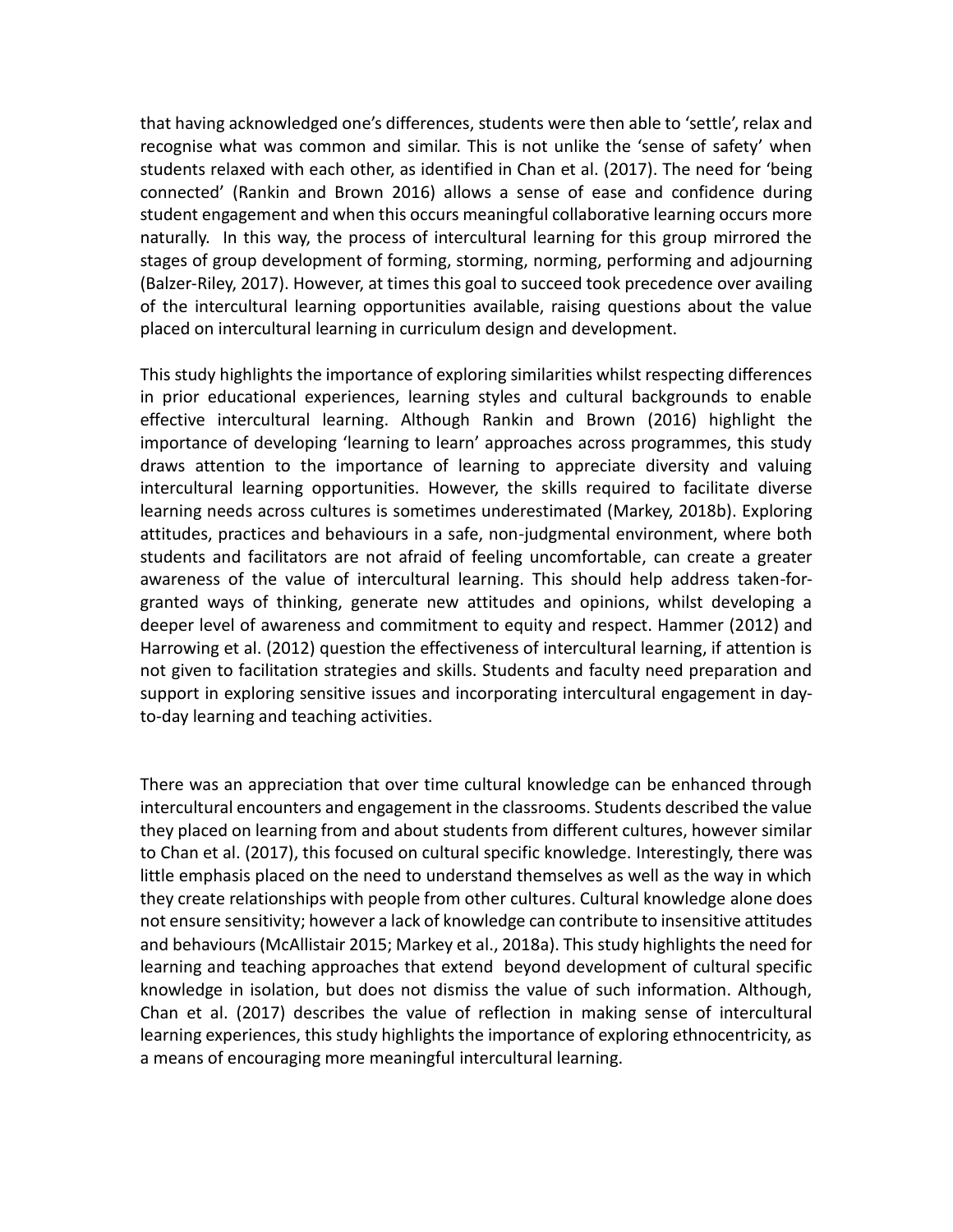#### **IMPLICATIONS FOR NURSE EDUCATION AND RESEACRH**

The growing cultural diversity of the student population brings many benefits and challenges. The findings support other research in highlighting the value of bringing a wide range of cultural perspectives to the learning environment. Exploring students' expectations of the learning environment based on prior educational experiences and cultural backgrounds provides foundations for meaningful intercultural engagement. This study draws attention to the need to encourage and embed the values and practice of intercultural engagement in day-to-day learning and teaching activities. The need for reflection on cultural differences, including recognising how different cultural assumptions affect learning and teaching are key for successful intercultural learning. Students require support in examining the way in which we judge others beliefs, practices and learning behaviours through the lens of our own personal, professional and educational values. However, the preparation and support for both students and faculty to maximize intercultural learning must not be underestimated.

The growth in numbers of ethnic and culturally diverse students engaging in post registration nursing programmes is on the increase. There is a dearth of evidence exploring the perceptions of home students of individual and collaborative learning in the intercultural classroom. The findings report on a small number of home students' experiences' in one region of Ireland. Although the findings may be applicable in other contexts, they are limited to an Irish setting and are therefore not generalisable. Future studies from a national perspective from different target populations such as lecturers' experiences, is warranted. Nonetheless, this study adds to our educational and culturally responsive understandings to internationalisation of the curriculum and has implications for curriculum design, learning and teaching approaches and supports required for students and faculty.

#### **CONCLUSION**

This study highlights how the intercultural classroom provides time and space for intercultural dialogue, which is valued by home students. However, these developments sometimes happened coincidently drawing attention to the need to carefully and sensitively plan intercultural learning initiatives through learning and teaching approaches. Attention should focus on developing cultural awareness and exploring ethnocentrism as a means of maximizing the potential of this learning. Encouraging students from different cultural and educational backgrounds to appreciate the similarities and common learning needs for all students, whilst respecting individual differences is essential for the success of intercultural learning. Nonetheless, intercultural learning opportunities were highly valued by home students, but it took time for the importance of it to be acknowledged. The value of maximizing intercultural learning opportunities in the classroom can support students' personal, professional and collaborative learning which can help prepare nurses to care for patients from diverse cultural and ethnic backgrounds.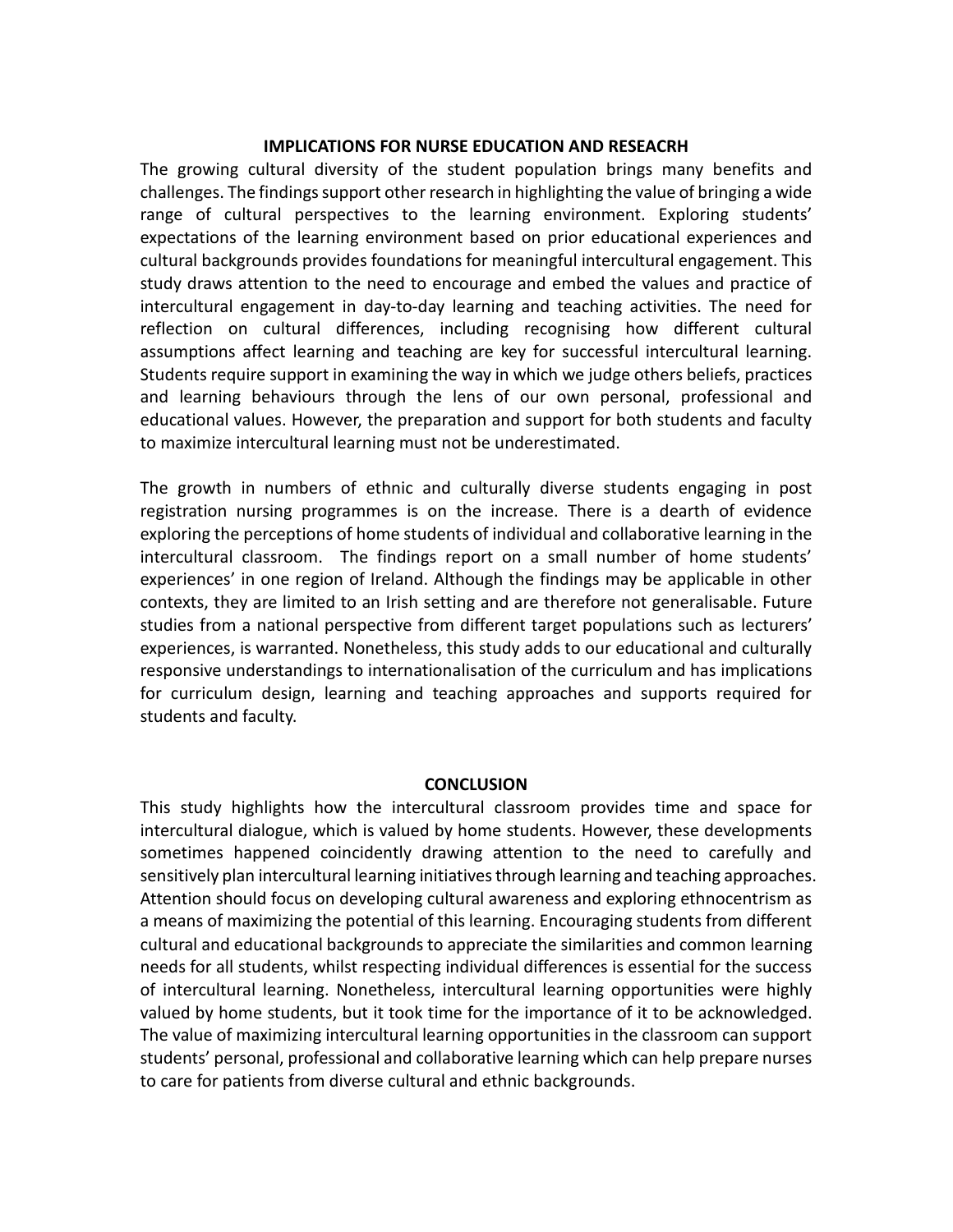#### **References**

Akalu, G., 2016. Higher education 'massification' and challenges to the professoriate: do academics' conceptions of quality matter? Quality in Higher Education 22(3), 260-276. [http://dx.doi.org/10.1080/13538322.2016.1266230.](http://dx.doi.org/10.1080/13538322.2016.1266230)

Balzer-Riley, J., 2017. Communication in Nursing, 8<sup>th</sup> ed., Elsevier, St. Louis, Missouri.

- Braun, V., Clarke, V., 2006. Using thematic analysis in psychology. Qualitative Research in Psychology 3(2), 77-101.
- Brown, P.M., Mak, A.S., Nell, J.T., 2016. Internationalisation at home: Intercultural learning for social psychology students. Psychology Teaching Review 22(2), 30- 40.
- Chan, E.A., Lai, T., Wong, A., Ho Suki., Chan, B. Stenberg, M., Carlson, E., 2017. Nursing Students Intercultural Learning via Internationalization at Home: A Qualitative Descriptive Study. Nurse Education Today 52. 34-39. [http://dx.doi.org/10.1016/j.nedt.2017.02.003.](http://dx.doi.org/10.1016/j.nedt.2017.02.003)
- Ciftci, E.Y., 2016. A review of research on intercultural learning through computer-based digital technologies. Journal of Educational Technology and Society 19(2), 313- 327.
- Data Protection Commissioner. 2014. Data protection and data controller Available at <https://www.dataprotection.ie/documents/annualreports/AR2014.pdf> (accessed 31st July 2017)
- Department of Education and Skills. 2016. Irish educated globally connected an International Education strategy for Ireland 016-2020 Available at: [https://www.education.ie/en/Publications/Policy-Reports/International-](https://www.education.ie/en/Publications/Policy-Reports/International-Education-Strategy-For-Ireland-2016-2020.pdf)[Education-Strategy-For-Ireland-2016-2020.pdf](https://www.education.ie/en/Publications/Policy-Reports/International-Education-Strategy-For-Ireland-2016-2020.pdf) (accessed 24 October 2017) .
- European Commission. 2013. The European Higher Education in the World Strategy. European Commission for Education and Training, Europe. Available at: [http://ec.europa.eu/education/policy/international-cooperation/world](http://ec.europa.eu/education/policy/international-cooperation/world-education_en.htm)education en.htm (accessed 5 April 2016).
- Garone, A., Van De Craen, P., 2017. The role of language skills and internationalisation in nursing degree programmes: A literature review. Nurse Education Today 49. 140-144. [http://dx.doi.org/10.1016/j.nedt.2016.11.012.](http://dx.doi.org/10.1016/j.nedt.2016.11.012)
- Guba, E.G. Lincoln, Y.S. 1989. Fourth Generation Evaluation. Sage Publications: Newbury Park, CA.

Hammer MR (2012) The intercultural development inventory: A new frontier in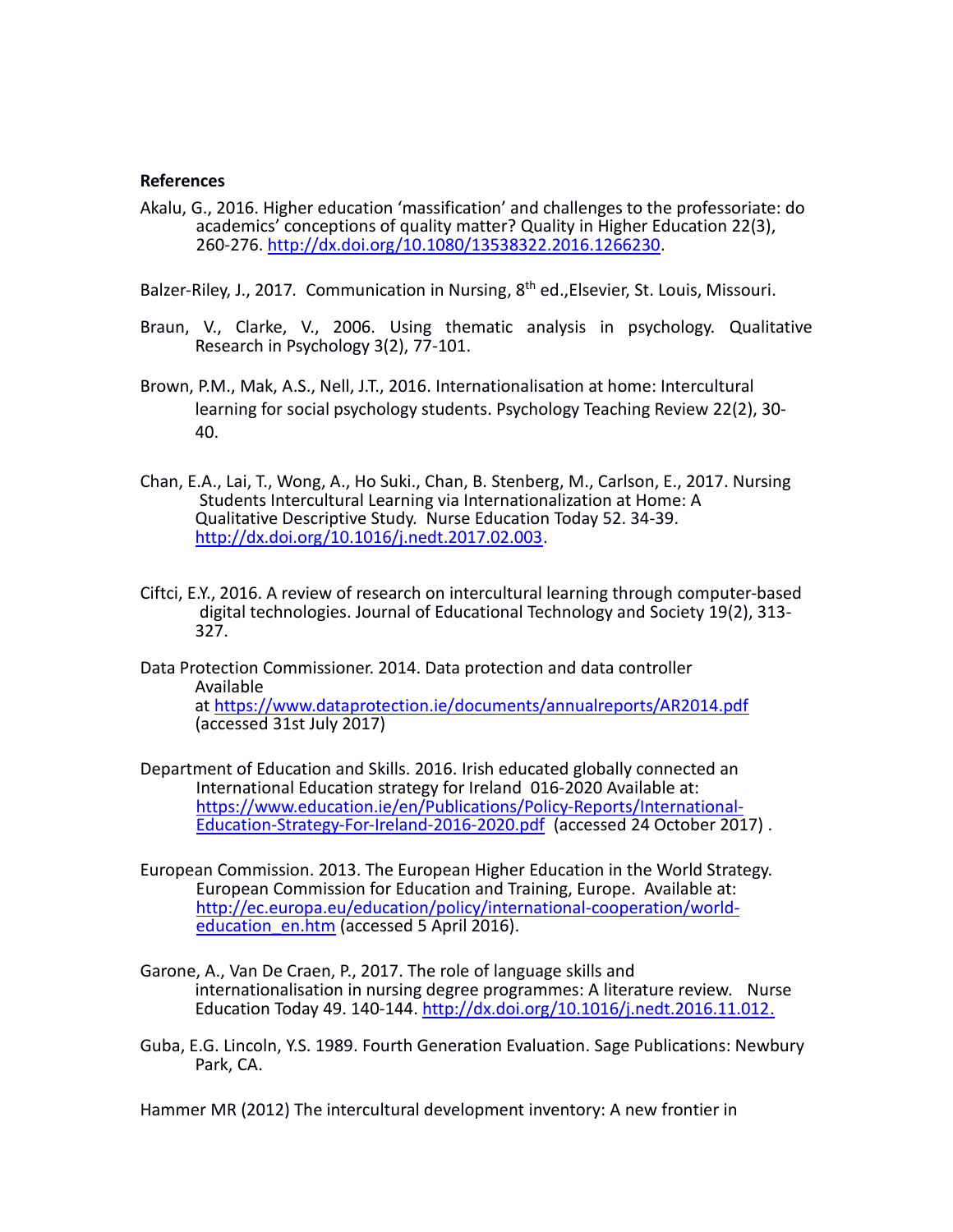assessment and development of intercultural competence. In M. Vande Berg, R. M. Paige, & K. H. Lou (Eds.), Student Learning Abroad: What our Students are Learning, what they're not, and what we can do about it. 115–136 Sterling, VA: Stylus.

- Harrowing, J.N., Gregory, D.M., O'Sullivan, P.S., Lee, B., Doolittle, L. 2012. A critical analysis of undergraduate students' cultural immersion experiences. International Nursing Review 58 (4), 494 – 501.
- Hollinderbaumer, A., Hartz, T., and Uckert, F., 2013. Education 2.0 how has social media and web 2.0 been integrated into medical education? A systematic literature review. GMS Z. Med. Ausbild DOC14. 30(1). 1-12. DOI: 10.3205/zma000857.
- Lafraya, S. 2012. Intercultural Learning on Non Formal Education Strasbourg: Council of Europe Publishing.
- Lee, A., Williams, R.D., Shaw, M.A., Jie, Y. 2014. First year students' perspectives on intercultural learning. Teaching in Higher Education 19(5), 543-554.
- Markey, K., Tilki, M., Taylor, G., 2018a. Understanding nurses' concerns when caring for patients from diverse cultural and ethnic backgrounds*. Journal of Clinical Nursing.* <https://doi.org/10.111/jocn.13926>
- Markey K., O' Brien B, Graham M.M, O' Donnell C. 2018b Juggling to survive: MSc postgraduate nursing students' experiences of studying far from home, Journal of Nursing in Research (In press).
- McAllister, M., 2015. Exploring Transformative Learning and the Courage to Teach a Values Based Curriculum. Nurse Education Practice*.* 15(6), 480- 484.
- McCarthy, J., Cassidy, I., Graham, M.M., Tuohy, D., 2013. Conversations through barriers of language and interpretation'. British Journal of Nursing 22(6), 335- Higher Education. 339.
- Moule, P., Goodman, M. 2017. Nursing research and introduction. 3<sup>rd</sup> ed. Sage: London.
- O'Brien, B., Graham, M.M., Kelly, S.M., 2016. Exploring nurses' use of the WHO safety checklist in the perioperative setting. Journal of Nursing Management 25(6), 468-476. [https://doi.org/10.1111/jonm.12428](https://webmail.ul.ie/owa/redir.aspx?C=5MifkIgLJyZ1WsHNkr5Q64Dh2JCemCCe-auNACmZVwgQK7tlU9LVCA..&URL=https%3a%2f%2fdoi.org%2f10.1111%2fjonm.12428)
- O'Brien, B., Graham, M.M., O'Sullivan, D., 2017. Realising the dream of becoming a nurse: Under- represented BSc nursing students' experiences. Nurse Education Today 54, 1-5. <http://dx.doi.org/10.1016/j.nedt.2017.04.010>
- Rankin, L., Brown, V., 2016. Creative teaching method as a learning strategy for student midwives: A qualitative Study. Nurse Education Today. 38, 93-100. <http://dx.doi.org/10.1016/j.nedt.2015.12.009>